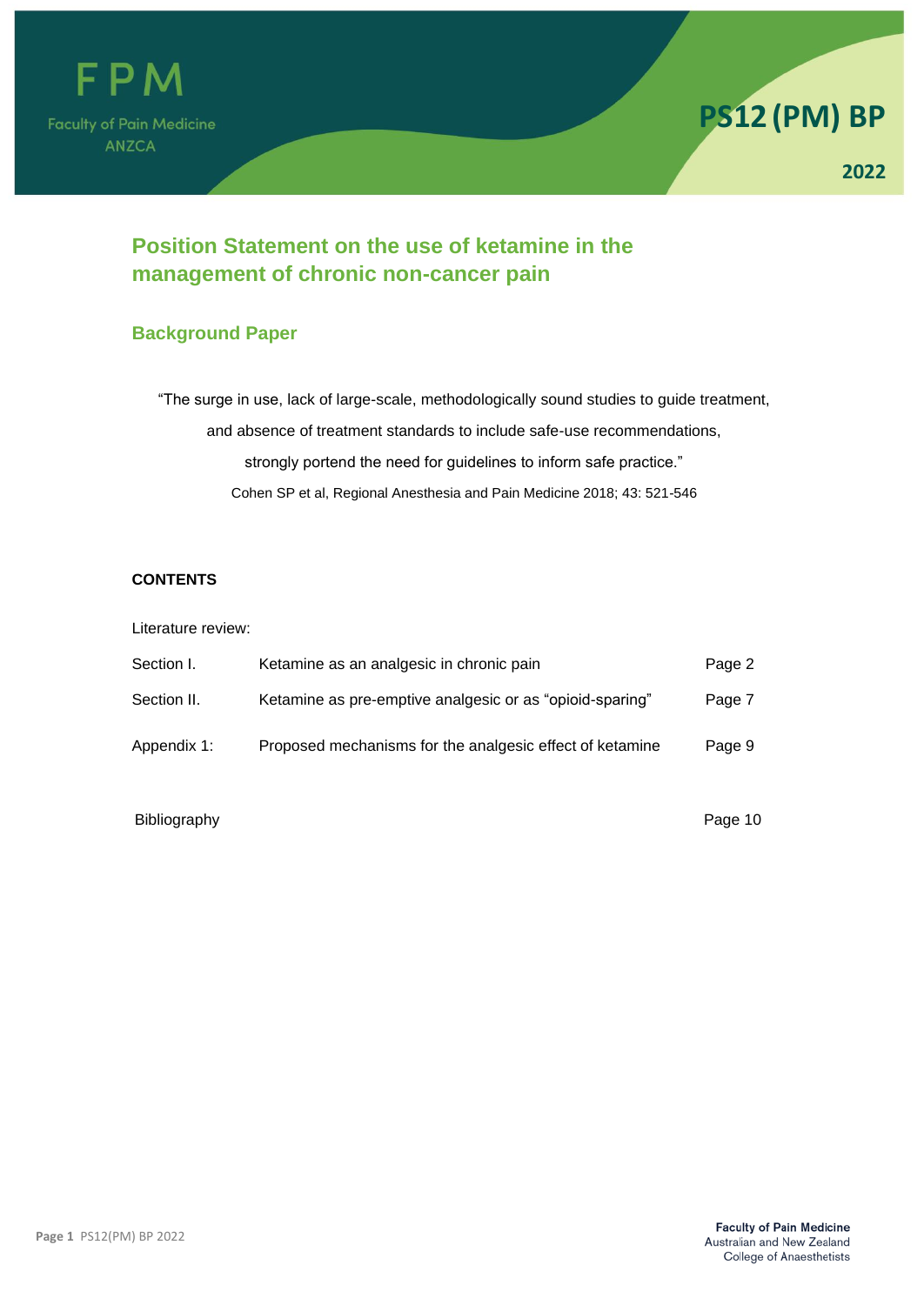#### **LITERATURE REVIEW**

#### **Section I. KETAMINE AS AN ANALGESIC IN CHRONIC PAIN**

The adult literature falls into 3 epochs:

- A. Recent reviews
- B. Post-2011 reports
- C. Pre-2011 reports
- D. Paediatric literature

*It should be noted that the definition of neuropathic pain was changed in 2011<sup>1</sup> . It is very likely that many of the "neuropathic syndromes" studied in articles published before 2011 (if not also later) would not satisfy the current definition.*

#### **A. Recent reviews**

**A-1.** Orhurhu V, Orhurhu MS, Bhatia A, Cohen SP. Ketamine Infusions for Chronic Pain: A Systematic Review (SR) and Meta-analysis of Randomized Controlled Trials. *Anesth Analg*  2019;129(1):241-254.

- Cochrane-style SR and meta-analysis
- 696 studies screened; 7 included; 6 at high risk of bias
- 211 participants in total (range n=16-60)
- small effect in favor of ketamine up to 2 weeks but not beyond that
- no strong evidence of long term benefit
- ketamine-related adverse outcomes reported in the trials included nausea, vomiting, psychotomimetic effects, headache, fatigue, and sedation (relative risks calculated)
- "Compared to low-dose ketamine studies and investigations that evaluated non–complex regional pain syndrome conditions, a small but nonsignificant greater reduction in pain scores was found among studies that either utilized high-dose ketamine therapy (*P* = .213) or enrolled complex regional pain syndrome patients (*P* = .079)."
- "Based on the quality of the evidence from studies in this review and the strength of effect, it is recommended that IV ketamine be used, on a case-by-case basis, as a primary analgesic in patients with chronic pain refractory to more conventional treatments (GRADE: weak recommendation; low evidence)"

**A-2.** Cohen SP et al., Consensus guidelines on the use of intravenous ketamine infusions for chronic pain from the American Society of Regional Anesthesia and Pain Medicine, the American Academy of Pain Medicine, and the American Society of Anesthesiologists. *Regional Anesthesia and Pain Medicine* 2018; 43,(5):521- 545 [268 refs]<sup>2</sup>

#### **Synopsis**

(i) "Which patients and chronic pain conditions should be considered for ketamine infusions?

Chronic neuropathic<sup>3</sup> pain is the most widely investigated indication for IV ketamine. Specific diagnostic categories that have been studied in RCTs include neuropathic pain of mixed diagnoses, traumatic spinal cord injury, post herpetic neuralgia (PHN) and phantom limb pain (PLP). Conditions with features of neuropathic pain have also been studied including complex regional pain syndrome, fibromyalgia, and chronic ischaemic pain.

<sup>&</sup>lt;sup>1</sup> IASP taxonomy reference

<sup>&</sup>lt;sup>2</sup> Note the caveat to this publication: "Because this document has neither been presented to nor approved by either the American Society of Anesthesiologists Board of Directors or House of Delegates, it is not an official or approved statement or policy of the Society. Variances from the recommendations contained in the document may be acceptable based on the judgment of the responsible anesthesiologist."

 $3$  It is unclear whether pre- or post-2011 definitions were used.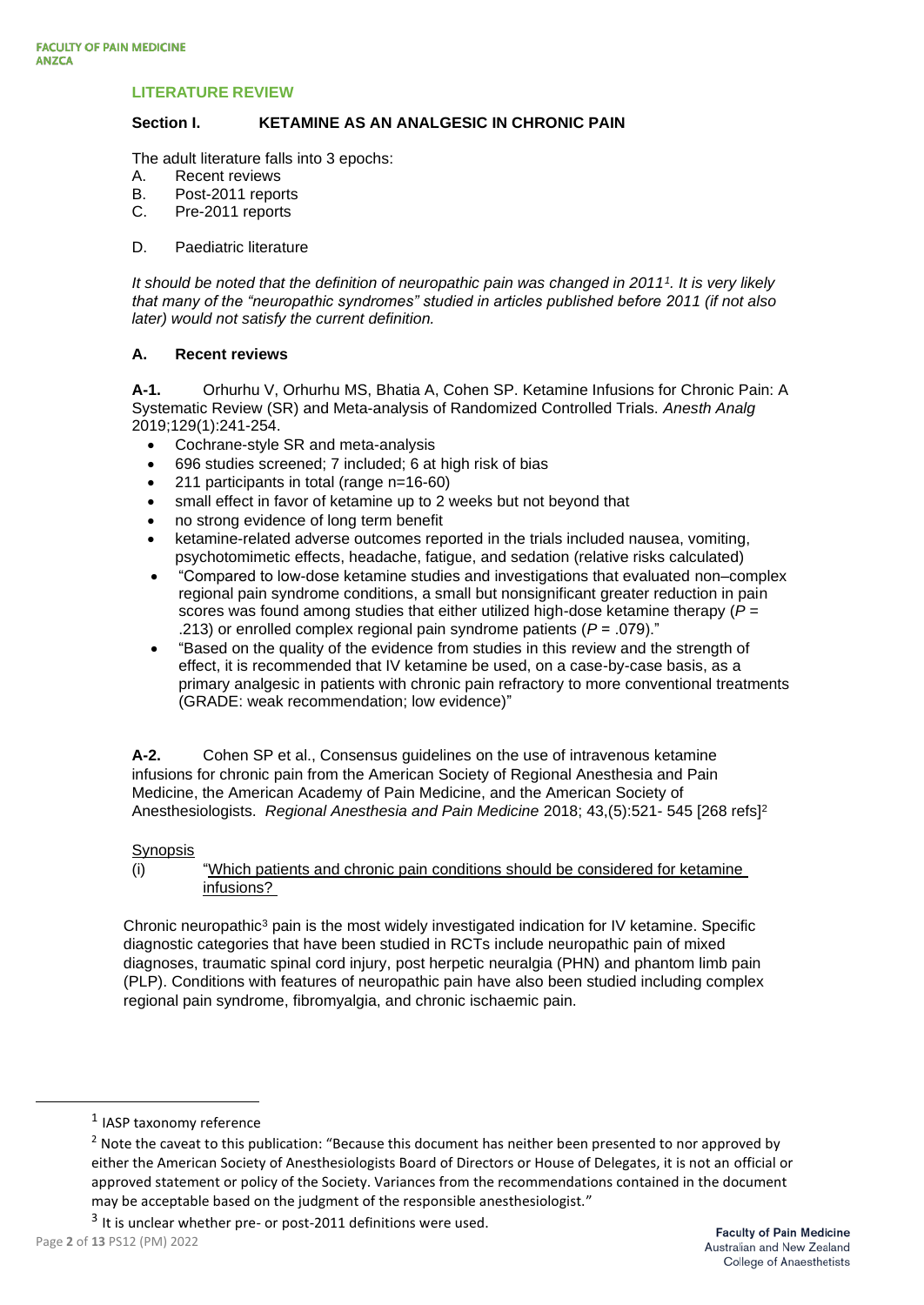The messages are mixed:

- "The variations in dose and duration of infusion limited the identification of a definitive doseresponse relationship between ketamine and pain scores." (p. 530)
- "Overall, we conclude that there is moderate evidence to support higher dosages of ketamine over longer time periods, and more frequent administration, for chronic pain." (p. 533)
	- "In summary,
		- $\circ$  For spinal cord injury pain, there is weak evidence supporting ketamine infusions (0.42) mg/kg per hour to 0.4 mg/kg ranging from 17 minutes to 5 hours for 7 consecutive days) for short-term improvements in pain (grade C recommendation, low level of certainty).
		- $\circ$  For CRPS, there is moderate evidence supporting ketamine infusions (22 mg/h for 4 days or 0.35 mg/kg per hour over 4 hours daily for 10 days) to provide improvements in pain for up to 12 weeks (grade B recommendation, low to moderate level of certainty).
		- o For mixed neuropathic pain, PLP, PHN, fibromyalgia, cancer pain, ischemic pain, migraine headache, and low-back pain, there was weak or no evidence supporting ketamine infusions for immediate improvements in pain (grade D, low level of certainty).
		- $\circ$  Conclusion: Excluding CRPS, there was no evidence supporting ketamine infusions for intermediate or long-term improvements in pain." (p. 531)

## (ii) "What are the contraindications for ketamine infusions?"

"In summary, ketamine should not be used in patients with

- poorly controlled cardiovascular disease and should be avoided in
- individuals with certain poorly controlled psychoses (grade B evidence, moderate level of certainty).
- For hepatic dysfunction, it should be avoided in individuals with severe impairment but may be administered judiciously with proper monitoring in people with moderate disease (grade C evidence, low level of certainty).
- In patients with elevated intracranial and intraocular pressure, there is grade C evidence that ketamine should not be used or used only in lower dosages with extreme caution (low level of certainty).
- Serial ketamine infusions should not be undertaken in patients with an active substance abuse problem and should be used along with universal precautions to monitor for abuse (grade C evidence, low level of certainty)."
- (iii) "Is there any evidence for a therapeutic dose cutoff threshold, dose-response relationship, longer (ie, continuous versus boluses), more frequent (repeat) infusions, or higher dosages to be more effective for chronic pain?"

Conclusions: "[T]here is moderate evidence to support higher dosages of ketamine over longer time periods, and more frequent administration, for chronic pain.

"[I]t is reasonable to start dosing with a single, outpatient infusion at a minimum dose of 80 mg lasting more than 2 hours and reassess before initiating further treatments, (grade C recommendation, low level of certainty)."

(iv) "Is there any role for oral ketamine or another NMDA receptor antagonist as a follow-up treatment in lieu of repeat infusions?"

Conclusion: "Overall, we conclude that there is low-level evidence to support the use of oral ketamine (150 mg/d or 0.5 mg/kg every 6 hours) and other NMDA-receptor antagonists such as dextromethorphan (0.5–1 mg/kg every 8 hours) as follow-up therapy following IV infusions, and moderate evidence to support intranasal ketamine (1–5 sprays of ketamine 10 mg, 0.2–0.4 mg/kg (S)- ketamine, and single dose ketamine 25 mg every 6 hours as needed) as a treatment for breakthrough pain."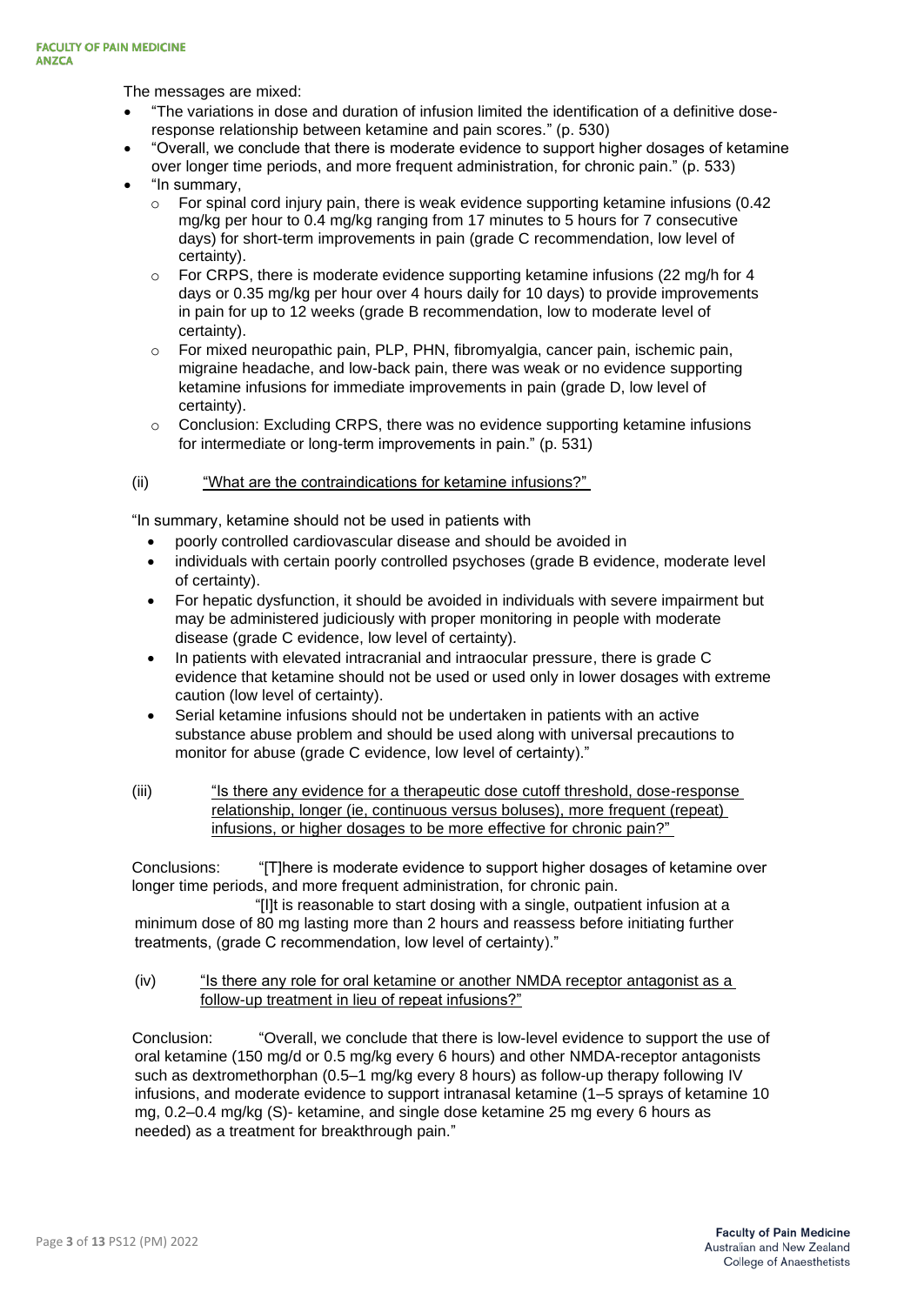#### (vii)<sup>4</sup> What preemptive medications should be available for administration as rescue medications to treat possible adverse events related to ketamine infusions?

Conclusion: "Overall, we conclude there is limited direct evidence supporting the preemptive use of benzodiazepines and α2 agonists and no evidence to support antidepressant, antihistamine, or anti- cholinergic premedicants prior to the initiation of subanesthetic ketamine for chronic pain treatment (grade C recommendation, low level of certainty)." (p. 537)

## (viii) "What constitutes a positive treatment response for chronic pain?"

Conclusion: "[G]iven the refractory nature of [pain in] patients who receive ketamine infusions, we recommend that a positive outcome be considered as 30% pain relief or greater in conjunction with patient satisfaction and/or more objective indicators of meaningful benefit,

In terms of duration of benefit, patient expectations and satisfaction should be considered, but based on the cumulative risks and costs of treatment, greater than 3 weeks following a single outpatient infusion and greater than 6 weeks following an inpatient or series of infusions are a reasonable designation." (p. 537)

A-3. Bell RF, Kalso EA. Ketamine for pain management. Pain Reports PR9 3 (2018) e674 http://dx.doi.org/10.1097/PR9.0000000000000674 [63 refs.]

- "There is only very limited evidence for the use of ketamine in chronic noncancer pain and concerns and a lack of safety data concerning long-term or repeated treatment. Importantly, there is no strong evidence to support the current practice of treating chronic noncancer pain with repeated intravenous infusions.
- Ketamine hasdose-dependent adverse effects,and there are good arguments for avoiding high doses."

## **B. Post-2011**

**B-1.** Maher DP, Chen L, Mao A. Intravenous ketamine infusions for neuropathic pain management: a promising therapy in need of optimization. *Anaesthesia & Analgesia* 2017:124:661-74

- Review paper 26 articles, 16 prospective randomized placebo controlled trials, 4 prospective observational non randomized studies, 4 retrospective studies and 1 prospective randomized non placebo controlled study.
- Duration of Infusion-shorter duration infusions all resulted in lowered VAS but of short duration. Studies using 4-5 days duration achieved pain relief from 6 weeks to 6 months.
- Total infusion dose. Several studies with doses from 324-6800mg over several days normalized to 70kg patient had reductions in pain from 4 weeks to 6months.
- Infusion rate. 0.1-0.5mg/kg/hr. The higher rates were undertaken in ICU with monitoring but showed a longer benefit, However the lower infusions continued for higher duration also showed longer duration of benefit, hence the total cumulative dose appeared important. Side effects were the same regardless of dose of infusion.
- Coadministration: midazolam, clonidine, calcitonin or oral gabapentin reported benefits but with specific pain syndromes.
- Conclusion: higher total infused dosages of ketamine and longer infusions were associated with longer durations of pain relief.

**B-2.** Finnerup NB, Attal N, Haroutounian S, et al. Pharmacotherapy for neuropathic pain in adults: a systematic review and meta-analysis. *The Lancet Neurology* 2015; 14:162-173.

• Ketamine and other NMDA-antagonists: inconclusive recommendations for use or recommendations against use based on the GRADE classification

## **C. pre-2011 reports**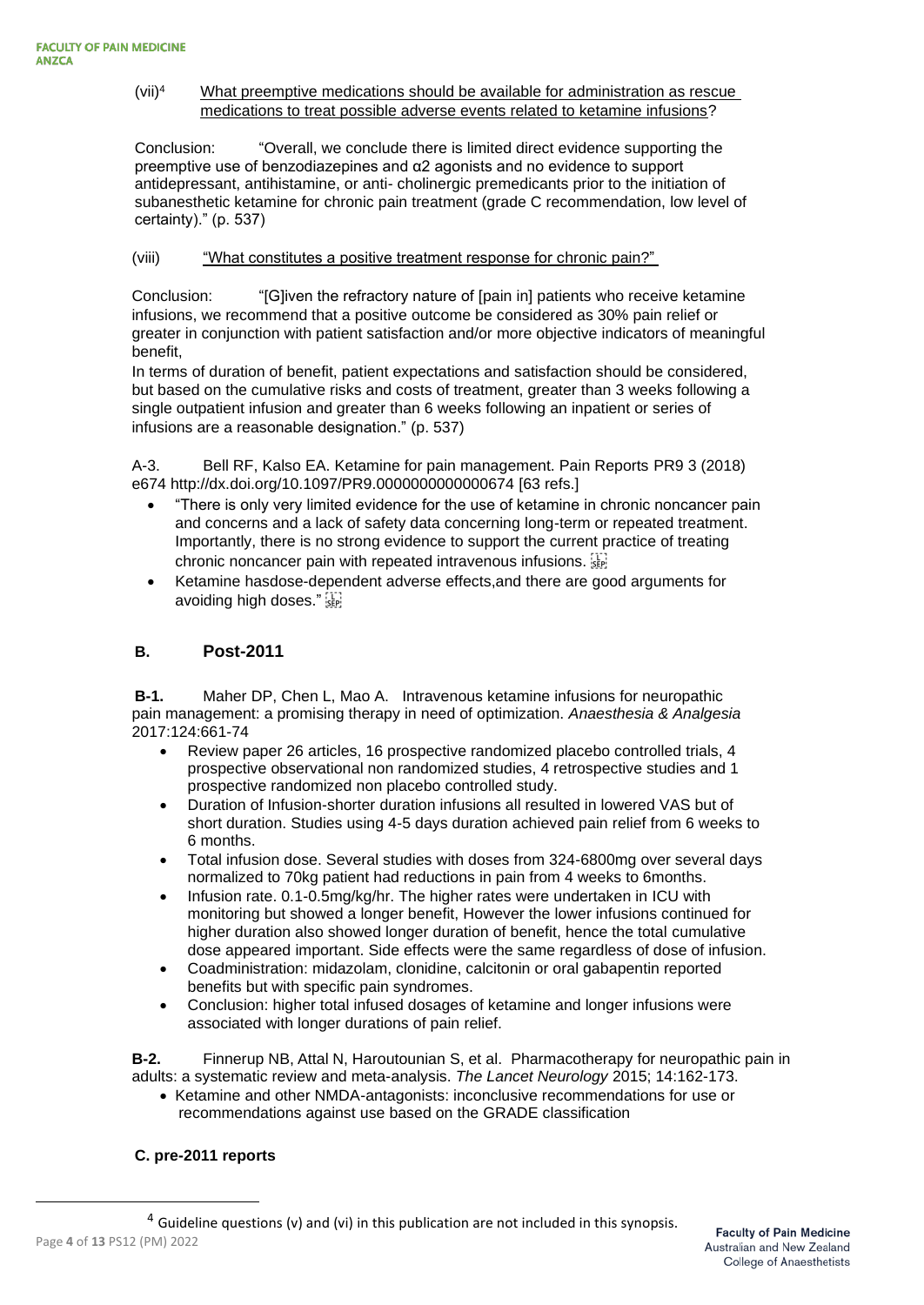#### **FACULTY OF PAIN MEDICINE ANZCA**

- **C-1.** (a) Noppers I, Niesters M, Aarts L, Smith T, Sarton E, Dahan A. Ketamine for the treatment of chronic non-cancer pain. (Review) Expert Opin Pharmacother 2010; 11:2417-2429. (b) Niesters M, Martini C, Dahan A. Ketamine for chronic pain: risks and benefits (Review) *Br J Clin Pharmacol* 2013; 77:357–367. [These two papers are very similar.]
	- Search: 1992-2010
	- Studies found: 36 RCTs, 6 since 2008; 21 intravenous; > 0.15 mg/kg ketamine
	- Syndromes treated (text refers to them as "neuropathic"): acute and chronic migraine (2), breakthrough non-cancer pain (1), central neuropathic pain (2), chemotherapy- induced neuropathy (1), chronic neuropathic pain (various causes) (9), complex regional pain syndrome (3), fibromyalgia (3), painful limb ischaemia (3), peripheral nerve injury (traumatic) (4), phantom limb pain (1), post-herpetic neuralgia (1), spinal cord injury (2), temporomandibular pain (2), trigeminal neuropathic pain (1), whiplash (3)
	- Conclusion: "*There is evidence that long term treatment of chronic pain (particularly in pain with a neuropathic component) with ketamine will cause prolonged pain relief, although the evidence comes from just a limited number of RCTs (n = 3). Of importance is that no effect on functionality or on depressive symptoms was observed. Still, although ketamine treatment is linked to a variety of side effects (which include CNS-related symptoms (development of a schizoid-like state, somnolence, dizziness, drug high, memory defects), cardiovascular stimulation and in a minority of patients liver injury), it is the impression of the treating physicians (and of many of the patients) that the benefits outweigh the risks in specific patient populations."*
	- Comment: Majority of studies demonstrated > 50% reduction of pain intensity; effect did not persist beyond 48 h following infusion. Infusion duration ranged from 30 min to 2 h; no consensus on administration protocol.
- **C-2.** Bell RF. Ketamine for chronic non-cancer pain (Topical review).*Pain* 2009; 141:210-214
	- 29 controlled trials with 579 patients; 18 intravenous; duration in 21 trials <4h
	- syndromes treated: chronic neuropathic pain (incl phantom limb) pain, whiplashassociated pain, TMJ arthralgia, atypical odontalgia, breakthrough pain, migraine prophylaxis
	- Comment: "In summary, while the current literature provides evidence for acute relief of chronic non-cancer pain, information supporting the efficacy and tolerability of ketamine in the long-term treatment of chronic pain is extremely limited."

**C-3.** Visser E, Schug SA. The role of ketamine in pain management. *Biomed Pharmacother*  2006; 60:341-8.

- Comment: "The place of ketamine in the treatment of chronic pain and the effects of long-term medicinal use remain unclear."
- **C-4.** Hocking G, Cousins MJ. Ketamine in Chronic Pain Management: An Evidence Based Review.*Anesthesia and Analgesia* 2003; 97: 1730.
	- Search: 1996-August 2002
	- Studies found: 11 controlled; many uncontrolled
	- Syndromes treated: central pain, complex regional pain syndrome, fibromyalgia, ischaemic pain, pain of neuropathic origin, acute-on-chronic neuropathic pain, orofacial pain, phantom/stump pain, post-herpetic neuralgia
	- Mode: Parenteral i.v. or s.c. 0.125-0.3mg/kg/hr; oral: 30-1000mg/day. Start 0.5mg/kg, median daily dose 200mg
	- Comment: "The magnitude of reported benefit from ketamine in chronic pain is often little more than what could be expected by a placebo effect. It is therefore unlikely that ketamine will become a regular treatment option for patients with chronic pain, unless there is greater interest in performing good quality studies in this area to further delineate the target population and dose response for specific diagnoses. Until this takes place, ketamine will remain a third line drug that is administered on the basis of weak evidence in patients who have failed to respond to routine pharmacotherapy."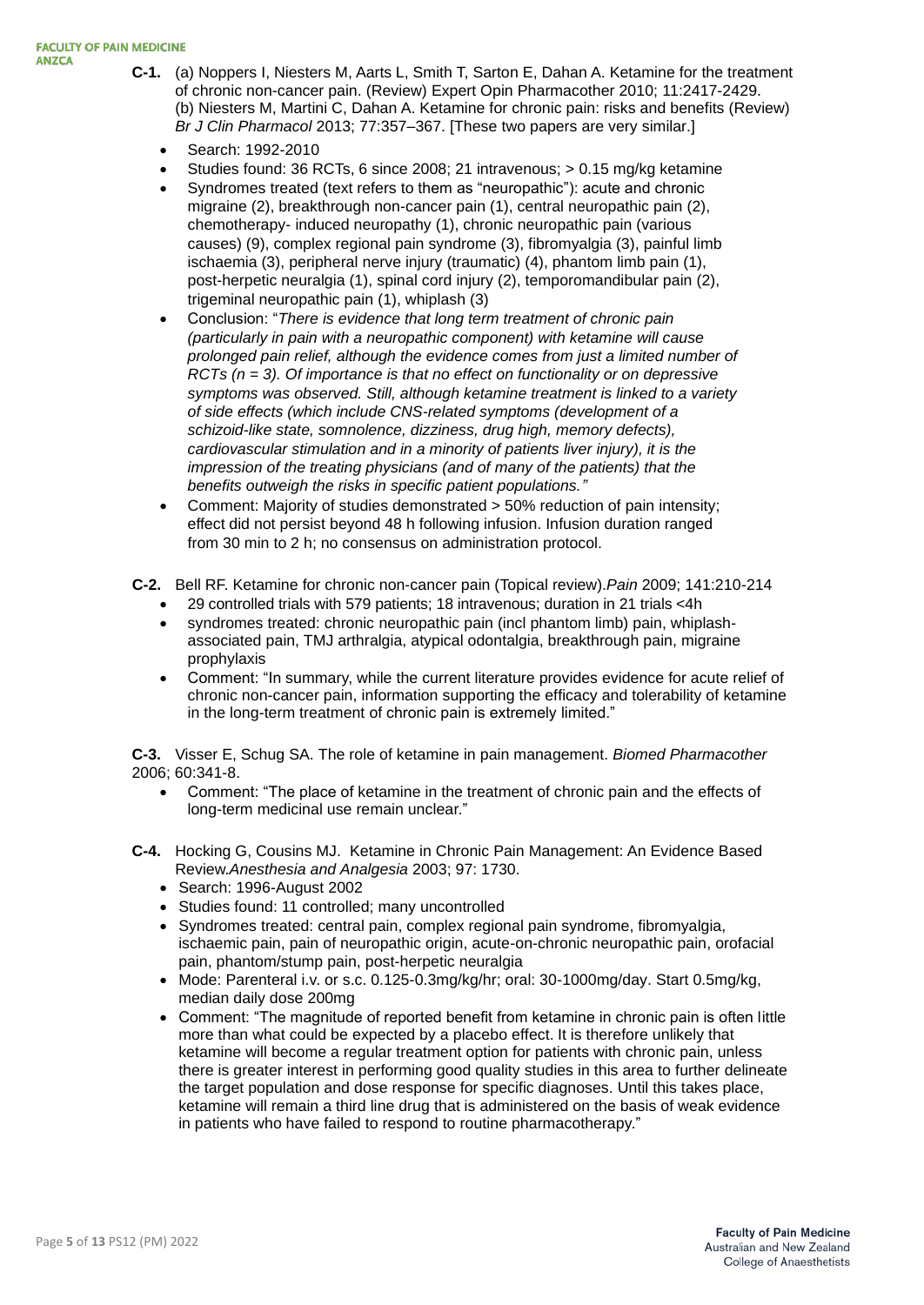## **D. Paediatric literature**

D-1. Masaracchia MM, Sites BD, Lee J, Thomas JJ, Fernandez PG. Subanesthetic ketamine infusions for the management of pediatric pain in non-critical care settings: An observational analysis. Acta Anaesthesiol Scand. 2019 Oct;63(9):1225-1230. doi: 10.1111/aas.13429. Epub 2019 Jul 16. PMID: 31313291.

- Retrospective uncontrolled
- $N = 172$
- Aged 0-21 years
- Receiving low-dose ketamine infusions (≤0.3 mg/kg/hour) in inpatient care units
- Pain score reduction in order of -2/10
- No change in opioid use
- 52 incidences of some side effect (neurologic excitability [10.4%]; over-sedation [7.4%]; rapid response team alerts [1.1%]), none resulted in termination of the infusion or escalations in care.

D-2. Sheehy KA, Muller EA, Lippold C, Nouraie M, Finkel JC, Quezado ZM. Subanesthetic ketamine infusions for the treatment of children and adolescents with chronic pain: a longitudinal study. *BMC Pediatr*. 2015;15:198. Published 2015 Dec 1. doi:10.1186/s12887-015- 0515-4

- Longitudinal cohort study of consecutive patients treated
- $N = 63$  patients / 277 ketamine infusions.
- Aged 12-17 years
- 0.1–0.3 mg/kg/h that lasted for 4–8 h per day, up to a maximum of 16 h in total over a maximum of three consecutive days on outpatient basis
- Statistically significant change in pain score from baseline but not clinically signif (SML)
- "In 37 % of infusions ( $N = 99$  out of 277), ketamine yielded a greater than 20 % reduction in pain scores compared to baseline" and "in 12 % of infusions ( $N = 9$  out of 77 [who were on opioids]), patients had greater than 20 % reduction in morphineequivalent intake"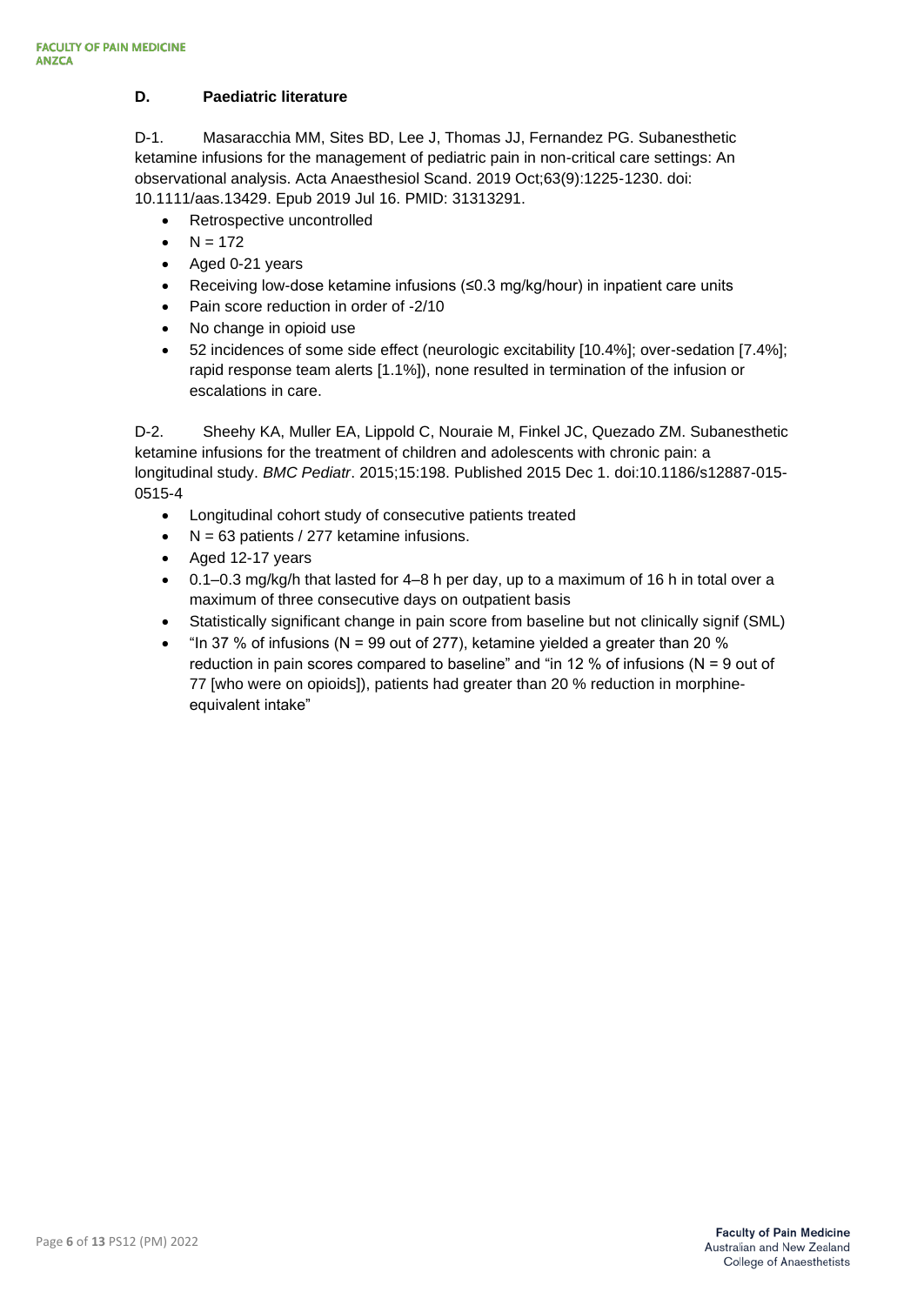### **Section II. KETAMINE AS PRE-EMPTIVE ANALGESIC OR AS "OPIOID-SPARING"**

#### **Pain of acute nociception**

Ketamine has an established place in the perioperative management of acute pain (at subanaesthetic doses <0.5 mg/kg), where it has consistently been shown to be opioid sparing and to decrease nausea and vomiting while adding only a mild side-effect profile of its own. The optimal dose is unresolved.

#### **Pre-emptive analgesia in acute nociception**

A significant body of evidence has tested the hypothesis that pre-emptive administration of ketamine might prevent the development of pain (both acute and chronic) by preventing the sensitisation of neuronal circuits. Although positive findings were reported from animal studies, data from human trials have not shown a clear pre-emptive benefit. However, the acute analgesic effects of ketamine can outlast the expected duration of the effect of the drug (>5.5 half-lives), suggesting that ketamine has a preventive effect. This is also supported by data that show perioperative ketamine reduces the incidence of chronic postsurgical pain.

Bandschapp O, Girard T, Ruppen W. Intra- and postoperative intravenous ketamine does not prevent chronic pain: A systematic review and meta-analysis. Scand J Pain. 2015;7(1):42-54. doi:10.1016/j.sjpain.2014.12.005, 10.1016/j.sjpain.2014.12.005.

Lumanauw DD, Youn S, Horeczko T, Yadav K, Tanen DA. Subdissociative-dose Ketamine Is Effective for Treating Acute Exacerbations of Chronic Pain. Acad Emerg Med. 2019;26(9):1044- 1051. doi:10.1111/acem.13755, 10.1111/acem.13755

- RCT n = 106 adults with acute exacerbation of CNCP presenting to ED setting
- 0.5 mg/kg ketamine, 0.25mg/kg ketamine, or placebo infused over 20 minutes
- VAS at 20, 40, 60 mins plus phone FU NRS at 24 and 48 hours
- significantly improved acute pain management but no diff at 24-48 hrs after infusions;
- significantly more AEs incl one SAE in ketamine gr

#### **Ketamine as an agent to reduce opioid dose in chronic pain:**

Kapural L, Kapural M, Bensitel T, Sesslet DI. Opioid-sparing effect of intravenous outpatient ketamine infusions appears short-lived in chronic-pain patients with high opioid requirements. *Pain Physician* 2010; 13: 389-394

- retrospective chart review, n=18, with controls
- 10-100 mg/hr, 3+ hrs, 3-6 weeks; co-administered with midazolam
- 11 patients completed 3-6 weekly ketamine infusions 5 of 11 maintained <50% baseline opioid use at 6/12
- no differences in pain scores between ketamine and control groups

Quinlan J. The use of a subanesthetic infusion of intravenous ketamine to allow withdrawal of medically prescribed opioids in people with chronic pain, opioid tolerance and hyperalgesia: Outcome at 6 months.*Pain Med* 2012; 13: 1524 [Letter]

- retrospective, >6/12 post infusion, 11 responses of 15
- $\cdot$  2.5-40 mg/hr SC; 5 days
- 8/11 "better" at 2/12; 3/11 "well" and off opioids at 6/12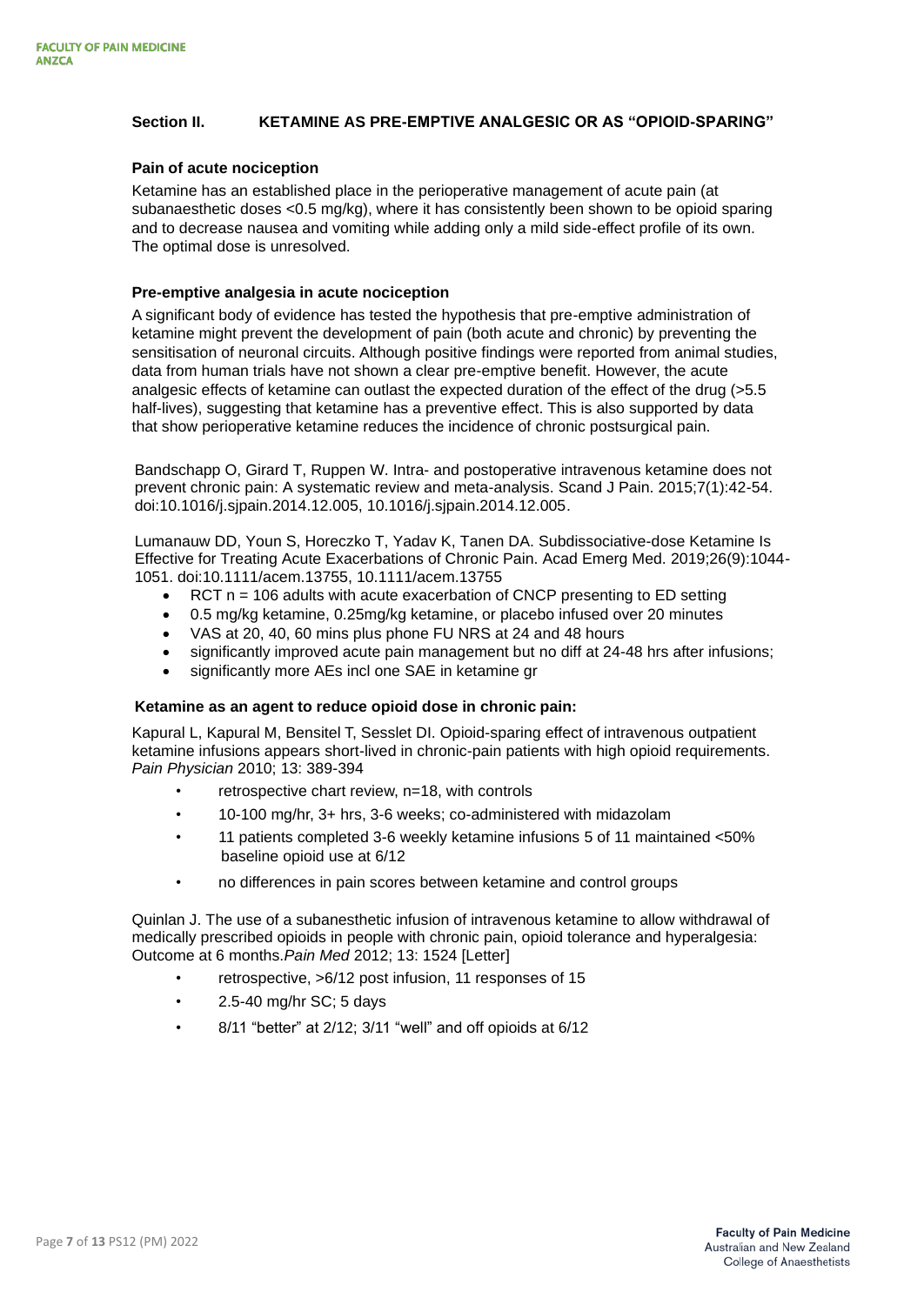**POLICY –** A document that formally states principle, plan and/or course of action that is prescriptive and mandatory.

**POSITION STATEMENT** – A document that describes where the college stands on a particular issue. This may include areas that lack clarity or where opinions vary. A statement is not prescriptive.

**GUIDELINE –** A document that offers advice on a particular subject, ideally based on best practice recommendations and information, available evidence and/or expert consensus. A guideline is not prescriptive. Note that, in contrast to policy, guidelines use "should" (advises) and avoid "must" (mandated).

*This document has been prepared having regard to general circumstances, and it is the responsibility of the practitioner to have express regard to the particular circumstances of each case, and the application of this policy document in each case.*

*Professional documents are reviewed from time to time, and it is the responsibility of the practitioner to ensure that the practitioner has obtained the current version. Professional documents have been prepared having regard to the information available at the time of their preparation, and the practitioner should therefore have regard to any information, research or material which may have been published or become available subsequently.*

*Whilst the College and Faculty endeavours to ensure that documents are as current as possible at the time of their preparation, they take no responsibility for matters arising from changed circumstances or information or material that may have become available subsequently.*

| Promulgated:              | 2016              |
|---------------------------|-------------------|
| Reviewed:                 | 2020              |
| Date of Current Document: | <b>April 2022</b> |

© Copyright 2022 – Faculty of Pain Medicine, Australian and New Zealand College of Anaesthetists. All rights reserved.

This work is copyright. Apart from any use as permitted under the Copyright Act 1968, no part may be reproduced by any process without prior written permission from ANZCA. Requests and inquiries concerning reproduction and rights should be addressed to the Chief Executive Officer, Australian and New Zealand College of Anaesthetists, 630 St Kilda Road, Melbourne, Victoria 3004, Australia.

Website: [http://www.anzca.edu.au](http://www.anzca.edu.au/)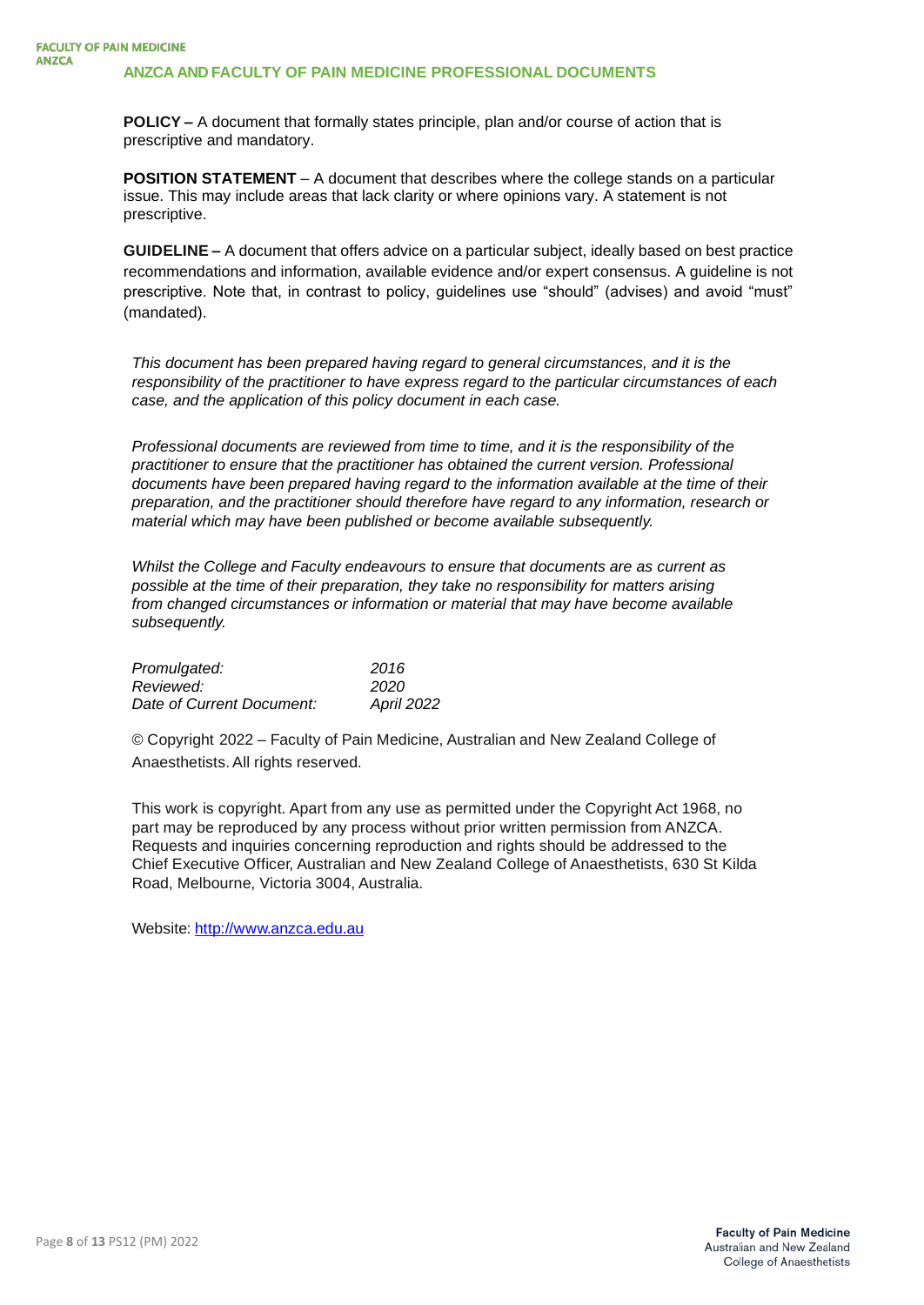## **PROPOSED MECHANISMS FOR THE ANALGESIC EFFECT OF KETAMINE**

#### **1. Inhibition of the N-methyl-D-aspartate (NMDA) -receptor**

Ketamine is a non-competitive antagonist of the NMDA-receptor at subanaesthetic concentrations.

A central issue is whether all the clinically relevant analgesic effects of ketamine are related to NMDA-receptor antagonism.

- If so, pain relief would only be expected in situations where there is sensitization of the central nervous system.
- main role of ketamine at lower concentrations is as an antihyperalgesic/ antiallodynic or tolerance-protective drug [Visser & Schug, 2006]

#### **2. Intrinsic analgesic effect**

At higher (anaesthetic) concentrations ketamine has been reported to interact with

- opioid receptors (central and spinal), although this activation is not reversed by naloxone
- monoamine systems: agonistic effect on α- and β-adrenergic receptors; enhancement of dopamine activity (possibly relevant to euphorigenic, addictive and psychotomimetic properties)
- cholinergic: antagonistism at CNS muscarinic and nicotinic receptors Possible other actions:
	- effect on purinergic and adenosine receptor systems
	- local anaesthetic effects

#### **3. Central antinociceptive effects**

Enhancement of descending inhibition (enhanced or re-activated expression of descending inhibition, conditioned pain modulation), anti-inflammatory effects [Niesters, 2013]

Reduction of temporal summation in the nociception reflex model.

#### **4 (a) Attenuation of acute opioid tolerance**

"Opioid sparing" due to "attenuation of acute opioid tolerance" [Kissin et al. 2000] (Problems of definition)

#### **4 (b) Prevention of opioid-induced hyperalgesia**

Animal data indicate that NMDA receptor antagonists prevent development of opioid-induced hyperalgesia although the significance of that role is debated.

#### **5. Cytokine effects**

Inhibition of tumor necrosis factor-alpha (TNF-alpha) and interleukin 6 (IL-6) gene expression in lipopolysaccharide (LPS)-activated macrophages has been reported.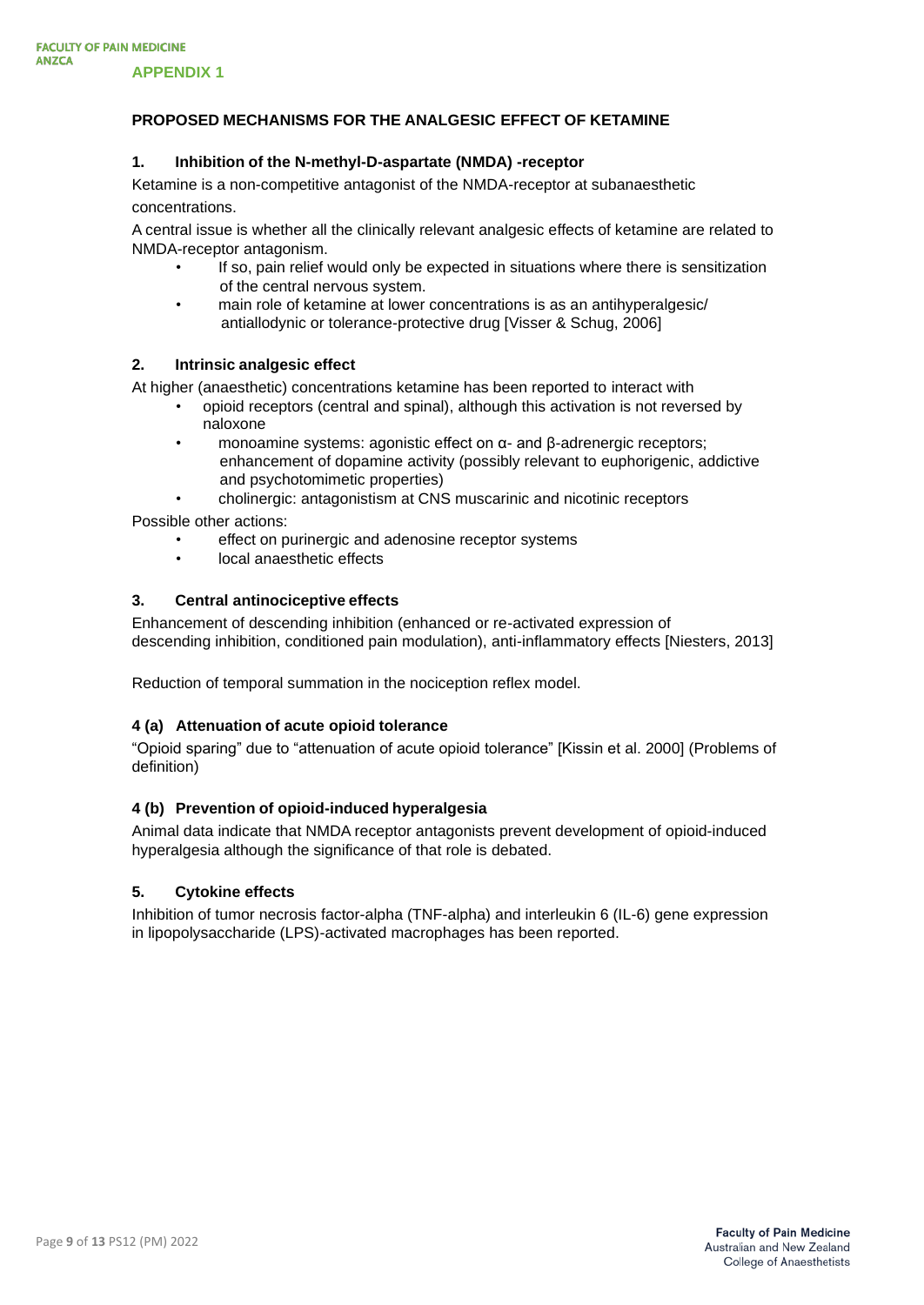## **BIBLIOGRAPHY**

#### **Commentaries**

Hocking G, Visser EJ, Schug SA, Cousins MJ. Ketamine: Does Life Begin at 40? *Pain Clinical Updates* 2007; XV(3)

Borsook D. Ketamine and chronic pain: Going the distance. *Pain* 2009; 145:271-272

Bell RF, Moore RA. Intravenous ketamine: Making too much of too little? Pain 2010; 150:10-11.

#### **Reviews**

Hocking G, Cousins MJ. Ketamine in Chronic Pain Management: An Evidence Based Review. *Anesthesia and Analgesia* 2003; 97: 1730

\*\*\*World Health Organization. Critical review of ketamine. 34th Report of WHO Expert Committee on Drug Dependence 2006/4.3

\*\*\*World Health Organization. Ketamine: Update Review Report. Expert Committee on Drug Dependence Thirty-seventh Meeting, Geneva, 2015/6.1

Visser E, Schug SA. The role of ketamine in pain management. *Biomed Pharmcother* 2006; 60:341-8.

Bell RF. Ketamine for chronic non-cancer pain (Topical review). *Pain* 2009; 141:210-214

Noppers I, Niesters M, Aarts L, Smith T, Sarton E, Dahan A. Ketamine for the treatment of chronic non-cancer pain. *Expert Opin Pharmacother* 2010; 11:2417-2429

Persson J. Wherefore ketamine? *Current Opinion in Anaesthesiology* 2010, 23:455 – 460.

Persson J. Ketamine in pain management *CNS Neurosci Ther* 2013; 19:396-402

Niesters M, Martini C, Dahan A. Ketamine for chronic pain: risks and benefits *Br J Clin Pharmacol* 2013; 77:357–367.

Tawfik QA. A review of the use of ketamine in pain management. *J Opioid Manag* 2013; 9:379-88.

Finnerup NB, Attal N, Haroutounian S, McNicol E, Baron R, Dworkin RH, Gilron I, Haanpää M, Hansson P, Jensen TS, Kamerman PR, Lund K, Moore A, Raja SN, Rice ASC, Rowbotham M, Sena E, Siddall P, Smith BH, Wallace M.*Pharmacotherapy* for neuropathic pain in adults: a systematic review and meta-analysis. *The Lancet Neurology* 2015; 14:162-173.

Maher DP, Chen L, Mao J. Intravenius ketamine infusions for neuropathic pain management: a promising therapy in need of optimization. Anesth Analg 2017: 124:661-74.

Cohen SP et al., Consensus Guidelines on the Use of Intravenous Ketamine Infusions for Chronic Pain From the American Society of Regional Anesthesia and Pain Medicine, the American Academy of Pain Medicine, and the American Society of Anesthesiologists *Regional Anesthesia and Pain Medicine* 2018; 43,(5):521- 545.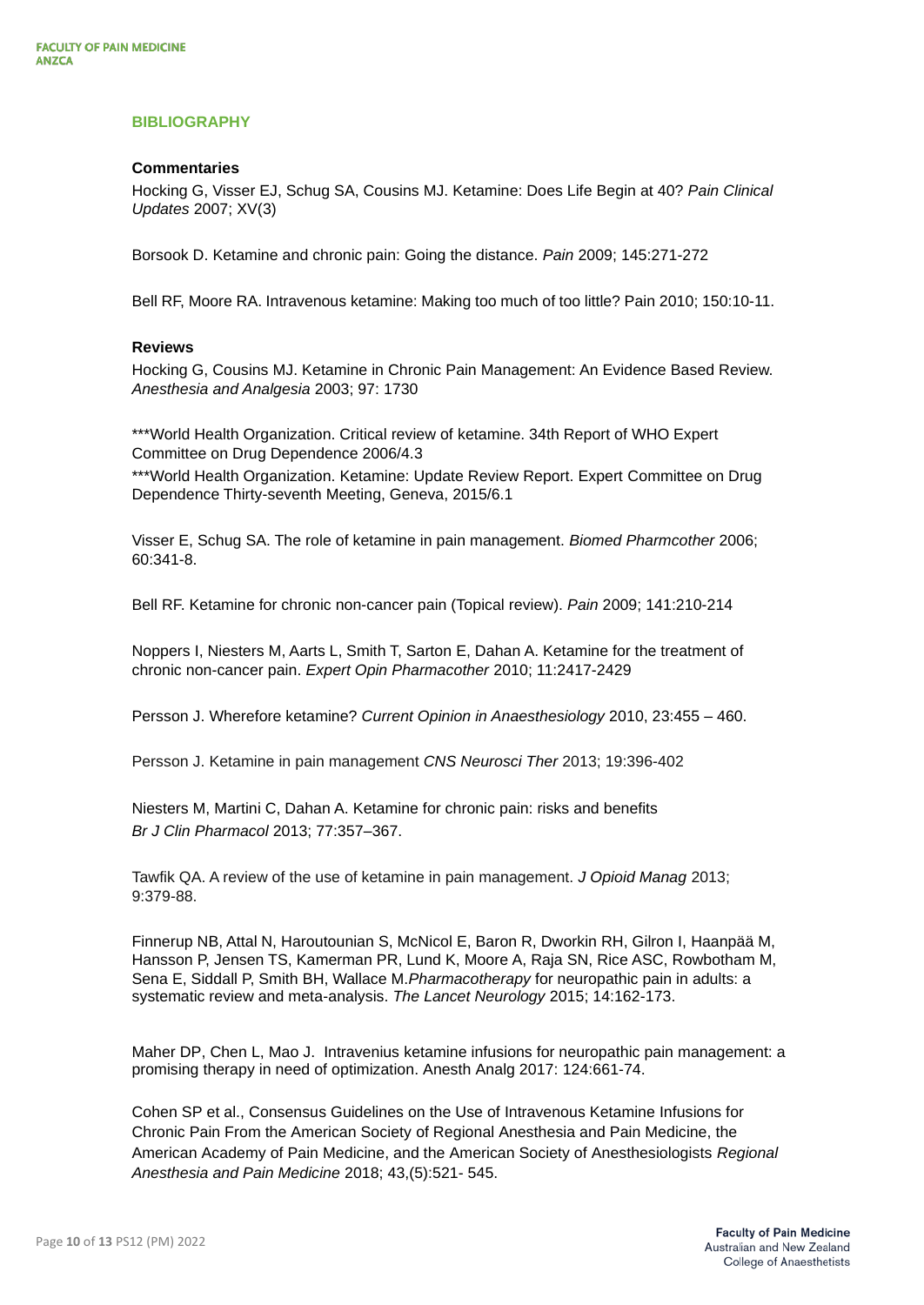Michelet D, Brasher C, Horlin C, Bellon M, Julien-Marsollier F, Vacher T, Pontone S, Dahmani S. Ketamine for chronic non-cancer pain: A meta-analysis and trial sequential analysis of randomized controlled trials. Eur J Pain 2018;22: 632-646 .

Bell RF, Kalso EA. Ketamine for pain management. Pain Reports PR9 3 (2018) e674 [http://dx.doi.org/10.1097/PR9.0000000000000674.](http://dx.doi.org/10.1097/PR9.0000000000000674)

Orhurhu V, Orhurhu MS, Bhatia A, Cohen SP. Ketamine Infusions for Chronic Pain: A Systematic Review (SR) and Meta-analysis of Randomized Controlled Trials. *Anesth Analg*  2019;129(1):241-254.

#### **Specific syndromes - CRPS**

Pickering AE, McCabe CS. Prolonged ketamine infusion as a therapy for complex regional pain syndrome: synergism with antagonism? *Br J Clin Pharmacol* 2013; 77:233–238

Schwartzman RJ, Alexander GM, Grothusen JR, Paylor T, Reichenberger E, Perreault M. Outpatient intravenous ketamine for the treatment of complex regional pain syndrome: a double-blind placebo controlled study. *Pain* 2009; 147: 107–15.

Sigtermans MJ, van Hilten JJ, Bauer MCR, Arbous MS, Marinus J, Sarton EY, Dahan A. Ketamine produces effective and long-term pain relief in patients with Complex Regional Pain Syndrome Type 1. *Pain* 2009; 145: 304–11.

ACC (NZ) Ketamine infusion for complex regional pain syndrome (CRPS). August 2014.

#### **Specific syndromes - fibromyalgia**

Noppers I, Niesters M, Swartjes M, Bauer M, Aarts L, Geleijnse N, Mooren R, Dahan A, Sarton E. Absence of long-term analgesic effect from a short-term S-ketamine infusion on fibromyalgia pain: a randomized, prospective, double blind, active placebo-controlled trial. *Eur J Pain* 2011; 15: 942–9.

#### **Specific syndromes - headache**

Schwenk, Eric et al. Ketamine for refractory headache: a retrospective analysis. Regional Anaesthesia and Pain Medicine 2018:43:875-879.

## **Attenuation of opioid tolerance/ Suppression of OIH**

De Simoni MG, Giglio R, Dal TG, Conforti I, Algeri S. Cross tolerance between ketamine and morphine to some pharmacological and biochemical effects. *Neuropharmacology* 1985; 24:541-545.

Bristow A, Orlikowski C. Subcutaneous ketamine analgesia: Postoperative analgesia using subcutaneous infusions of ketamine and morphine. *Ann R Coll Surg Engl* 1989; 71:64-66.

Bell RF. Low-dose subcutaneous ketamine infusion and morphine tolerance. *Pain* 1999; 83:101-103.

Kissin I, Bright CA, Bradley EL, Jr. The effect of ketamine on opioid-induced acute tolerance: Can it explain reduction of opioid consumption with ketamine-opioid analgesic combinations? *Anesth Analg* 2000; 91:1483-1488.

Celerier E, Rivat C, Jun Y, Laulin JP, Larch- er A, Reynier P, Simonnet G. Long-lasting hyperalgesia induced by fentanyl in rats: Preventive effect of ketamine. *Anesthesiology* 2000; 92:465-472.

Laulin JP, Maurette P, Corcuff JB, Rivat C, Chauvin M, Simonnet G. The role of ketamine in preventing fentanyl-induced hyperalgesia and subsequent acute morphine tolerance. *Anesth Analg* 2002; 94:1263-1269.

Luginbuhl M, Gerber A, Schnider TW, Petersen-Felix S, Arendt-Nielsen L, Curatolo M. Modulation of remifentanil- induced analgesia, hyperalgesia, and tolerance by small-dose ketamine in humans. *Anesth Analg* 2003; 96:726- 732.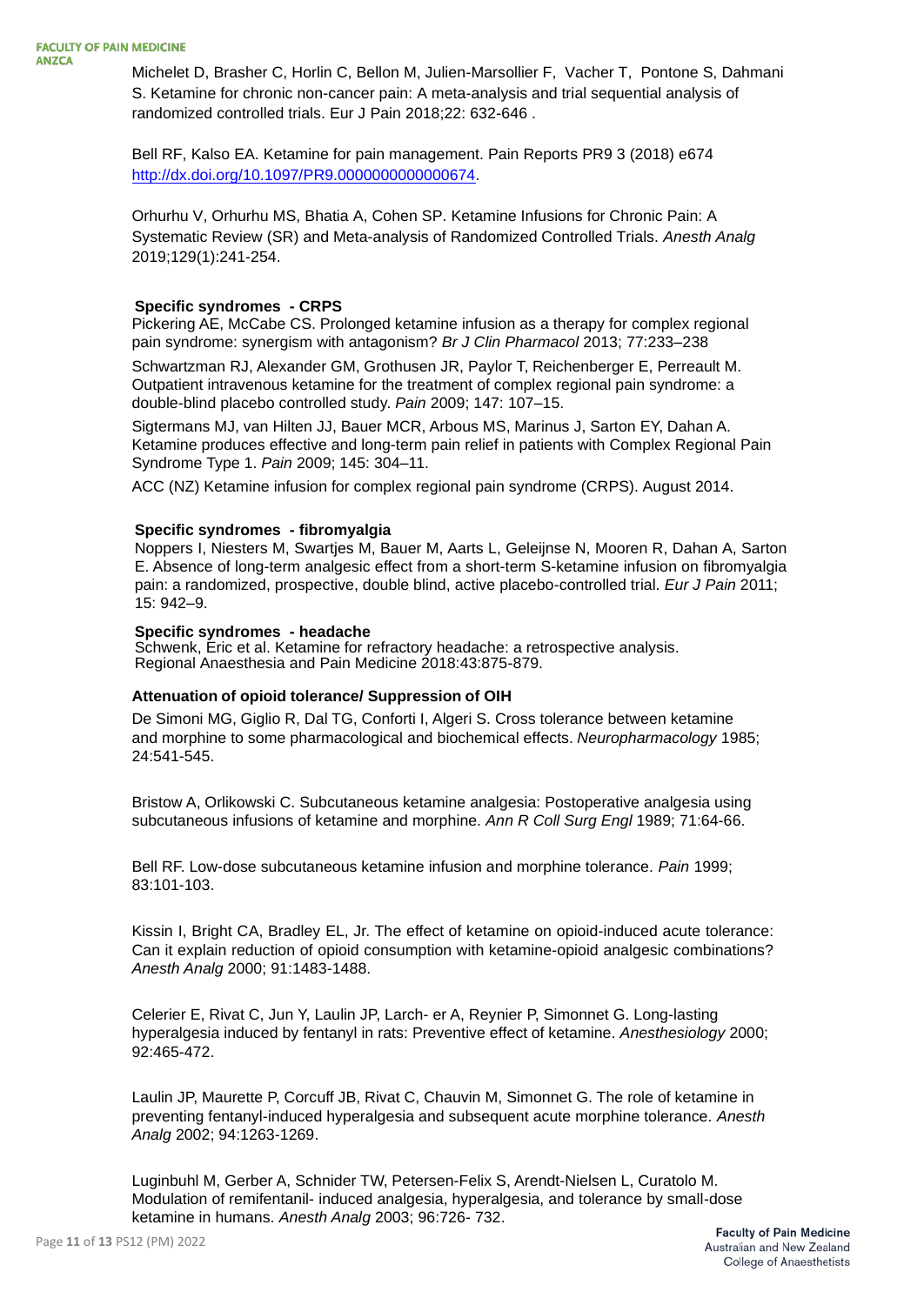Juni A, Klein G, Kest B. Morphine hyperalgesia in mice is unrelated to opioid activity, analgesia, or tolerance: evidence for multiple diverse hyperalgesic systems. *Brain Res* 2006; 1070: 35–44.

Juni A, Klein G, Pintar JE, Kest B. Nociception increases during opioid infusion in opioid receptor triple knock-out mice. *Neuroscience* 2007; 147: 439–44.

Engelhardt T, Zaarour C, Naser B, et al. Intraoperative low-dose ketamine does not prevent a remifentanil-induced increase in morphine requirement after pediatric scoliosis surgery. *Anesth Analg* 2008; 107:1170 – 1175.

Ben-David B, Chelly JE. Propofol alters ketamine effect on opiate-induced hyperalgesia. *Anesth Analg* 2009; 108:1353–1354; author reply 1353– 1354.

van Dorp E, Kest B, Kowalczyk WJ, Morariu AM, Waxman AR, Arout CA, Dahan A, Sarton E. Morphine-6b-glucuronide rapidly increases pain sensitivity independently of opioid receptor activity in mice and humans. *Anesthesiology* 2009; 110: 1356–63.

#### **Other mechanisms**

Guirimand F, Dupont X, Brasseur L, et al. The effects of ketamine on the temporal summation (wind-up) of the R(III) nociceptive flexion reflex and pain in humans. *Anesth Analg* 2000; 90:408–414.

Chizh BA. Low dose ketamine: a therapeutic and research tool to explore N-methyl-Daspartate (NMDA) receptor-mediated plasticity in pain pathways. *J Psychopharmacol* 2007; 21:259–271.

Zhou HY, Chen SR, Pan HL. Targeting N-methyl-D-aspartate receptors for treatment of neuropathic pain. *Expert Rev Clin Pharmacol* 2011; 4:379-88.

Mion G, Villeveille T. Ketamine pharmacology: an update (pharmacodynamics and molecular aspects, recent findings. *CNS Neurosci Ther* 2013; 19:370-80.

Sleigh J, Harvey, M, Voss L et al. Ketamine - more mechanisms of action that just NMDA blockade. *Trends Anesth Crit Care* 2014: 4:76-81.

#### **Effect on depression**

Berman RM, Cappiello A, Anand A, Oren DA, Heninger GR, Charney DS, Krystal JH. Antidepressant effects of ketamine in depressed patients. *Biol Psychiatry* 2000; 47: 351–4.

Zarate CA, Singh JB, Carlson PJ, Brutsche NE, Ameli R, Luckenbaugh DA, Charney DS, Manji HK. A randomized trial of an N-methyl-D-aspartate antagonist in treatment-resistant major depression. *Arch Gen Psychiatry* 2006; 63: 856–64.

Machado-Vieira R, Salvadore G, Diazgranados N, et al. Ketamine and the next generation of antidepressants with a rapid onset of action. *Pharmacol Ther* 2009; 123:143–150.

## **Effect in pain of acute nociception**

Subramaniam K, Subramaniam B, Steinbrook RA. Ketamine as adjuvant analgesic to opioids: a quantitative and qualitative systematic review. Anesth Analg 2004; 99:482–495.

Elia N, Tramer MR. Ketamine and postoperative pain – a quantitative systematic review of randomised trials. *Pain* 2005; 113:61–70.